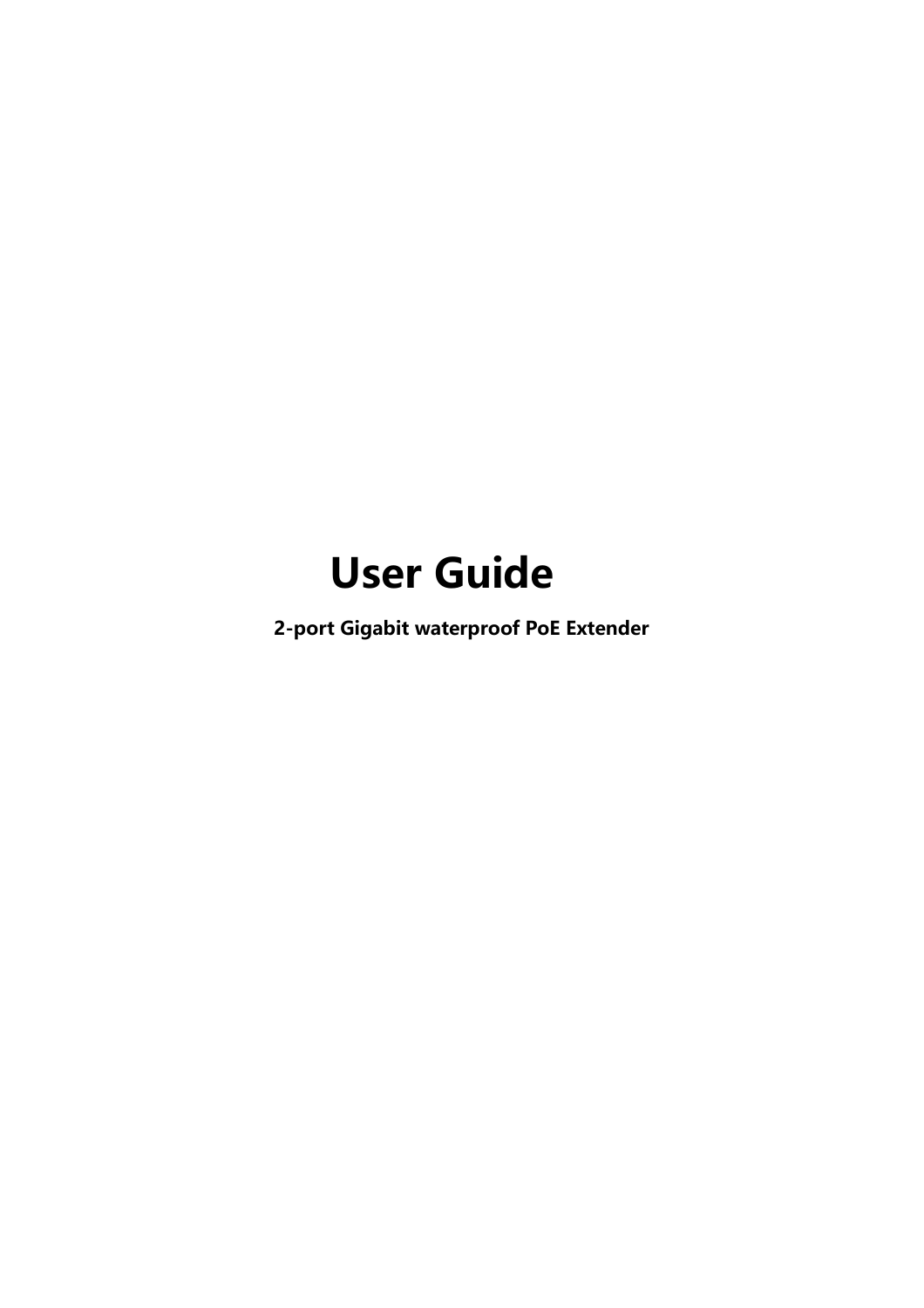## **Package Contents**

**Check the following contents of your package:**

- PoE Extender x 1
- User Guide x 1
- Wrench x 1
- Accessories ([water](javascript:;) [joint](javascript:;))

If any part is lost and damaged, please contact your local agent immediately.

#### **Introduction**

This Product is a Gigabit IP67 waterproof PoE extender independently developed by our company. It supports one RJ45 (PD) port in and 90W input(IEEE802.3bt). Two ports have PSE function, each supporting up to 30W output, without configuration, plug and play.

Professional room shell design, adapted to various harsh environments, with high stability, reliability, industrial level, wide temperature. The whole machine does not need power adapter, so it is convenient for harsh outdoor environment . reliable power for outdoor work AP, cameras etc.

#### **Hardware Description**

#### **Front Panel**

The front panel composed by PSE output port, input port and relevant indicator, as shown below:



#### **LED indicator**

| LED  | Color | <b>Function</b>                                                                                                                                                                                  |
|------|-------|--------------------------------------------------------------------------------------------------------------------------------------------------------------------------------------------------|
| LAN. | Green | No device is connected to the corresponding port<br>Off:<br>Light: Indicates the link through that port is successfully<br>established at 10/100/1000Mbps.<br>Blink: transmitting data and power |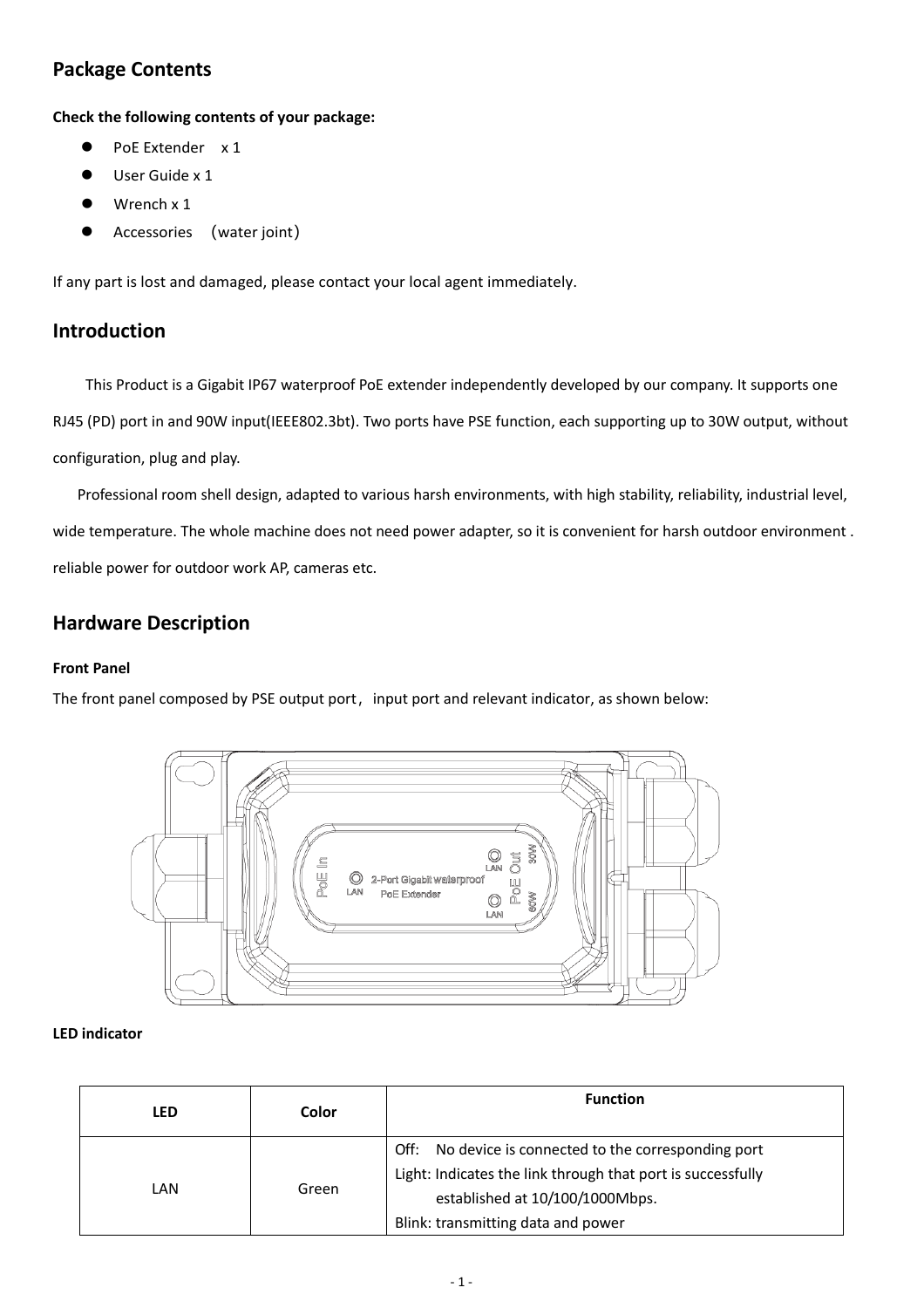### **Left Panel**

Schematic diagram of left panel: input port (PoE In) and grounding column, Standard network Cate5 cable (line diameter 5.5mm).



#### **Right Panel**

Schematic diagram of right panel: the output port (PoE out) requires the use of standard network cate5 cable (Line diameter 5.5mm).



### **Installation**

This part describes how to install your machine and make connections to it. Please follow the following instructions in avoid of incorrect installation causing device damage and security threat.

- The nuts of the waterproof joint should be tightened in full fit with the joint's thread and fit to the hexagon plane, otherwise it is easy to get water and damage the machine;
- Do not place the machine on an unstable case or desk. The machine might be damaged severely in case of a fall;
- Make sure that the operating voltage is the same one labeled on the machine;
- Do not open the chassis while the machine is operating or when electrical hazards are present to avoid electrical shocks.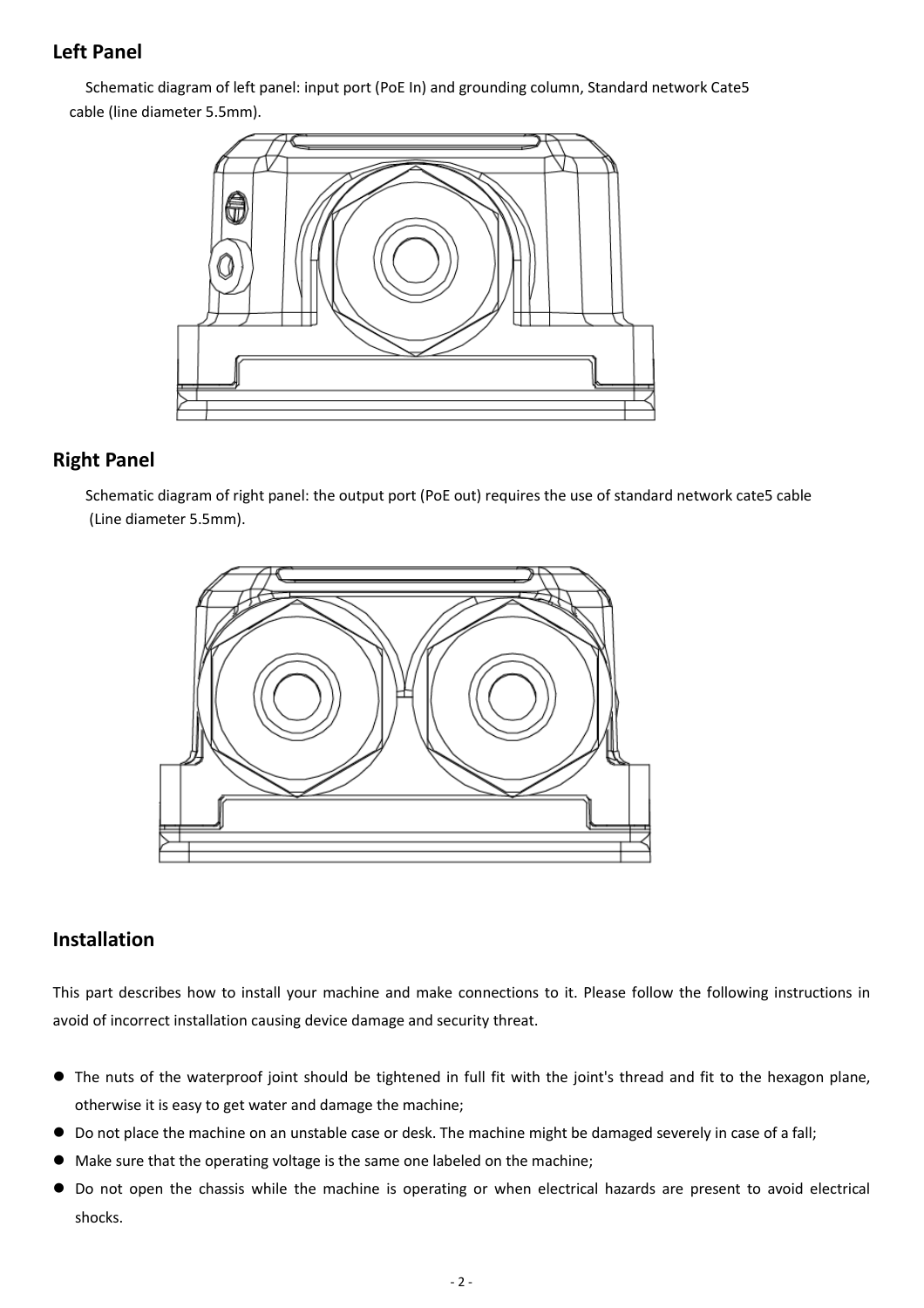# **Desktop Installation**

Install the machine on a desktop, place the machine carefully on the counter, the bottom is as follows:



#### **Wall-mounted installation**

Please follow these steps to install the machine:

First fix the four screws on the wall (screw cap diameter recommended 5.5-6.5mm) and turn the machine upside down. Align the four fixing holes of the machine as shown below and hang the machine smoothly on the screws.



#### **Application diagram of PoE injector**: